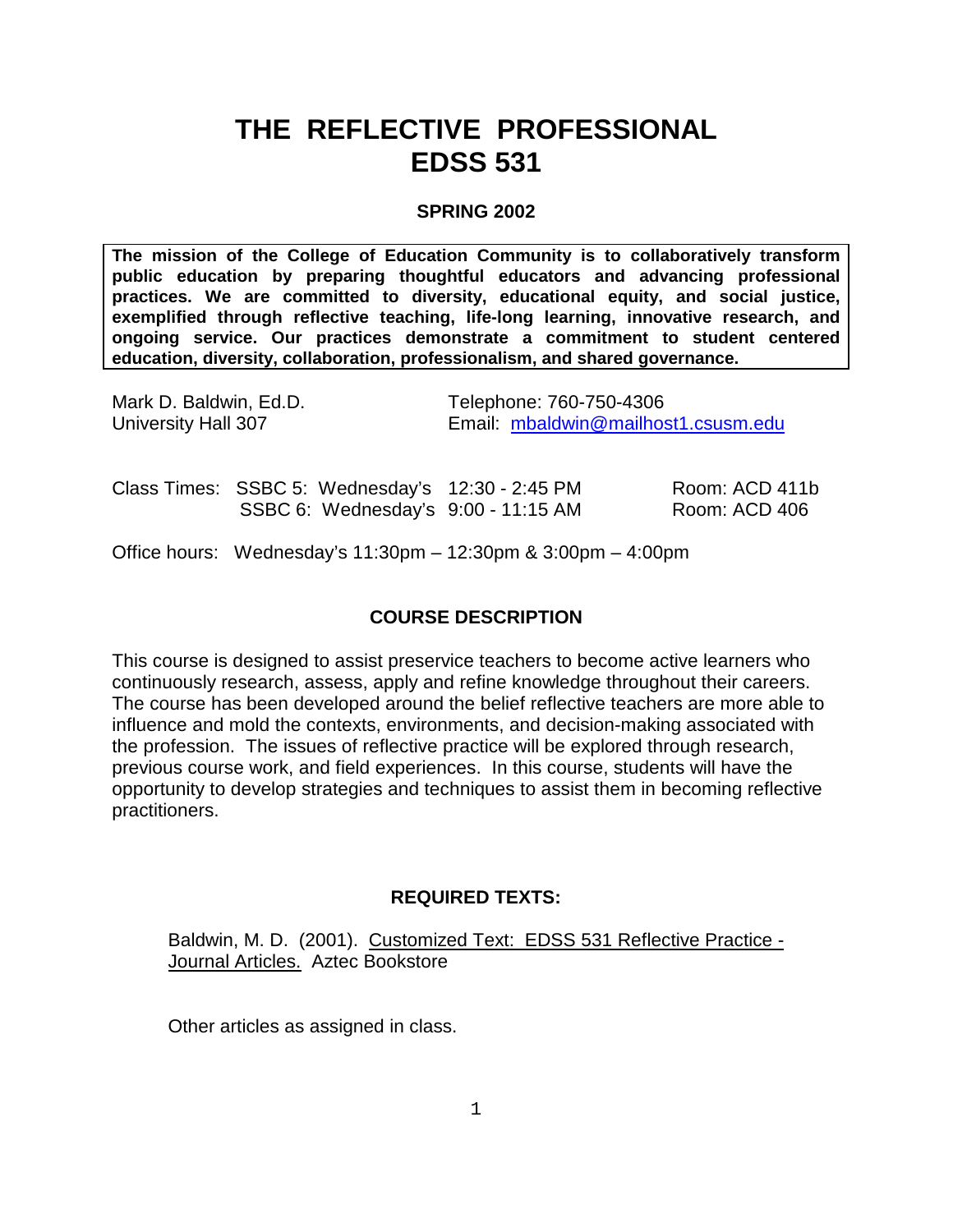# **COURSE REQUIREMENTS**

# **EXPECTATIONS**

Students must come to class prepared to discuss required reading, submit required assignments and participate in class activities. Teacher education is a professional preparation program and students will be expected to adhere to standards of dependability, confidentiality, and excellence in all work. All assignments should be typed and reflective of graduate level work. **No late work will be accepted without prior approval.**

# **ASSIGNMENTS AND GRADING**

Attendance and Participation

#### **College of Education Attendance Policy**

Due to the participatory nature of this course, all students are expected to attend all classes and participate actively. Absences and late arrivals will affect the final grade. At a minimum, students must attend more than 80% of class time, or s/he **may not receive a passing grade** for the course at the discretion of the instructor.

Students are expected to be on time and prepared for class. This course meets for five sessions only, your attendance at each session is critical to your success in the course. At a minimum, students must attend five full classes or they will not receive a grade of C+ or better. Should you have extenuating circumstances, please contact me.

#### Reading Logs

Students will be assigned weekly readings. Students should be prepared to present their responses to the readings in the form of a double entry reading response log at the next class meeting. The log may be typed or hand written (printed). The format to be used for the log will be explained in class. **Due Weekly**

#### Insight Essay

An insight essay concerning your second semester site will be a required assignment for the course. Each teacher team will prepare one paper per team based on the specific criteria explained on a separate handout. **Due no later than class session 2/25/02**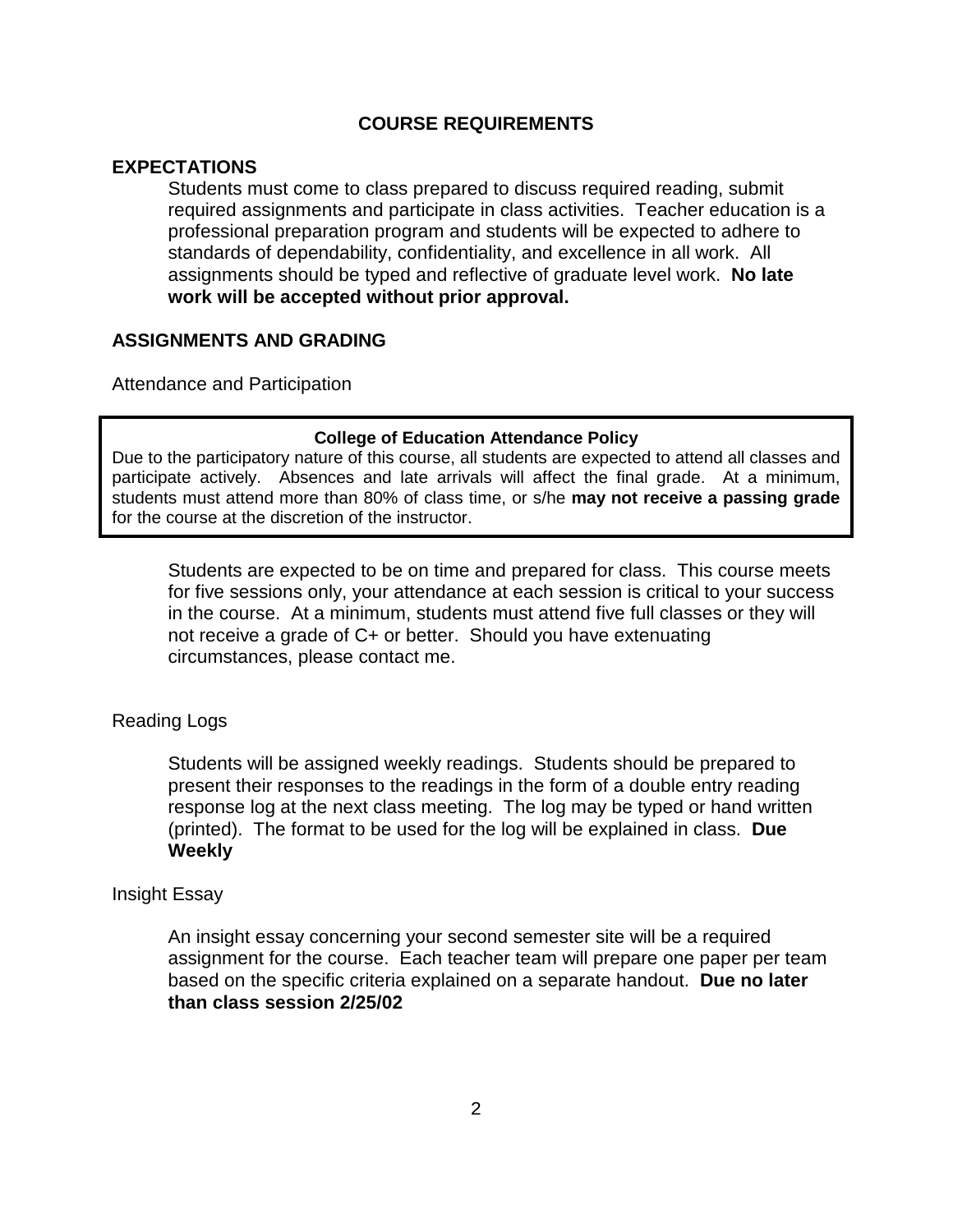Final

Students will submit a final paper reflective of their progress on the road to becoming a professional educator. The criteria for this paper will be explained on a separate handout. **Due to my office no later than 3/27/02**

Reflective Teaching Review

Once student teaching has begun, each student will prepare a 2 - 3 page reflection on his or her own teaching. The review will be based on viewing videotape of them conducting a lesson. (Teacher teams should help each other in taping of lessons.) The format of the paper will follow the "Reflective Journal" formats provided during first semester. Each student will include with the reflective paper the lesson plan used the day of the video taping. **Due to my office no later than 4/12/02**

# **ASSIGNMENT VALUES**

| Attendance / Participation | 15 points           |
|----------------------------|---------------------|
| <b>Reading Logs</b>        | 20 points [weekly]  |
| Insight Essay - Group      | 20 points [2/25/02] |
| <b>Final Exam</b>          | 20 points [3/27/02] |
| <b>Video Reflection</b>    | 25 points [4/12/02] |

| 15 points |                     |
|-----------|---------------------|
|           | 20 points [weekly]  |
|           | 20 points [2/25/02] |
|           | 20 points [3/27/02] |
|           | 25 points [4/12/02] |

# **Total Possible Points 100 points**

**\_\_\_\_\_\_\_\_\_\_\_\_\_\_\_\_\_\_\_\_\_\_\_\_\_\_\_\_\_\_\_\_\_**

# **GRADING SCALE**

| A  | 100-93 pts. | $C+$ | 79-78 pts.        |
|----|-------------|------|-------------------|
| А- | 92-90 pts.  | C    | 77-73 pts.        |
| B+ | 89-88 pts.  | $C-$ | 72-70 pts.        |
| B  | 87-83 pts.  |      | Below 70 pts. N/P |
| B- | 82-80 pts.  |      |                   |